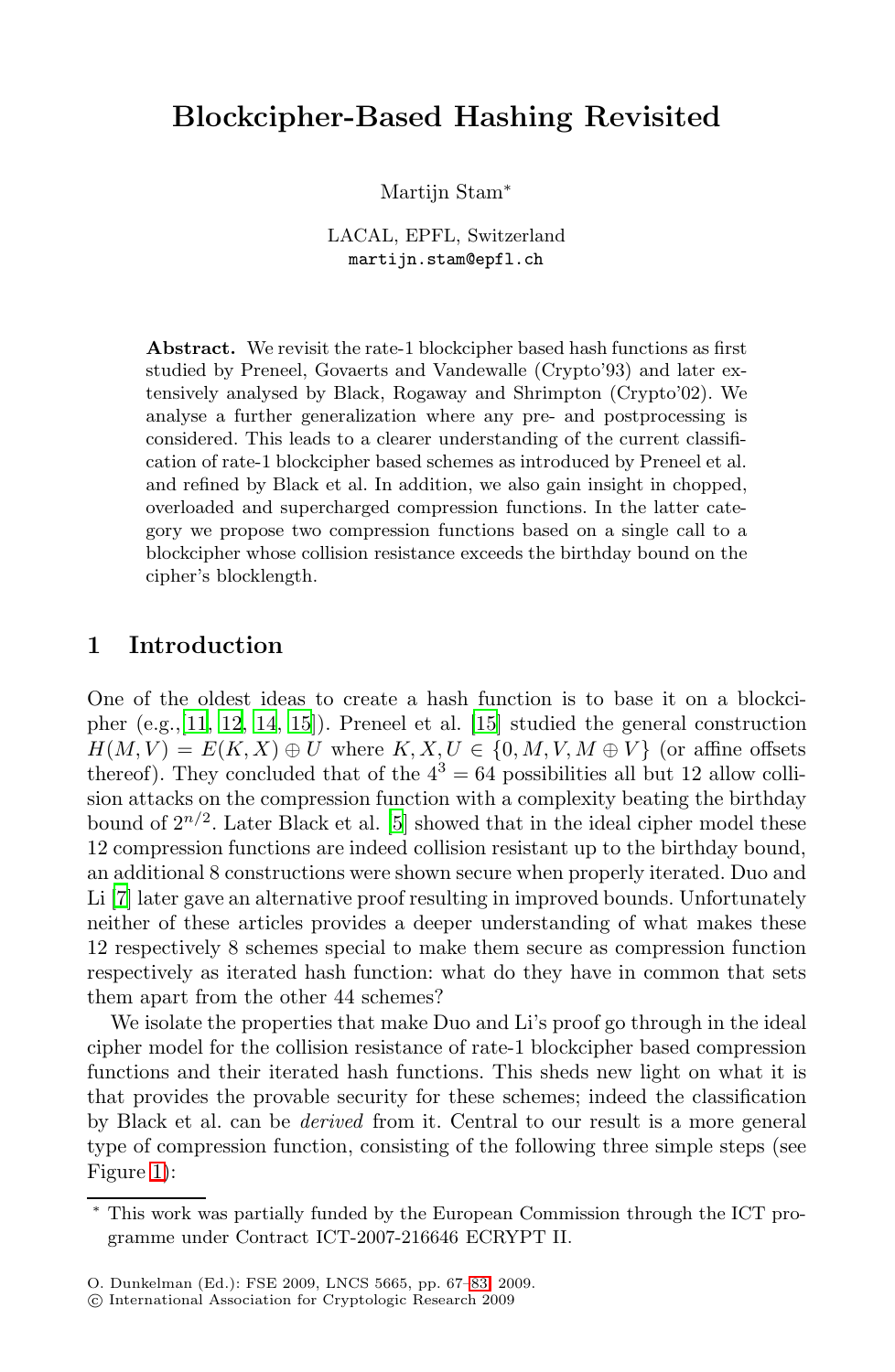- 1. Prepare key and plaintext:  $(K, X) \leftarrow C^{PRE}(M, V);$
- 2. Make the call:  $Y \leftarrow E(K, X);$
- 3. Output the digest:  $W \leftarrow C^{posT}(M, V, Y)$ .

Here E is a blockcipher (where key size  $k = |K|$  and blocksize  $n = |X| = |Y|$ may differ) and  $C^{PRE}$  and  $C^{POST}$  can be arbitrary functions given their respective domain and codomain. To avoid complications we will initially assume that input and output sizes of the compression function match those of the blockcipher, that is  $m := |M| = k$  and  $s := |V| = |W| = n$ .

Similar to prior art we consider two types of schemes. Type-I schemes give rise to collision resistant compression functions whereas Type-II schemes give rise to compression functions that will turn into collision resistant hash functions when (Merkle-Damgård) iterated. Each type is defined by a set of three conditions on  $C^{PRE}$  and  $C^{POST}$ . Both types share the first two conditions and only differ in the third. The first condition is bijectivity of  $C<sup>PRE</sup>$ , ensuring that each query to  $E$  (or its inverse) can only be used to evaluate the compression function for a single input. The second condition is that for all  $M, V$  the postprocessing  $C^{\text{POST}}(M, V, \cdot)$  is bijective. This causes optimal transfer of unpredictabilibity of encryption answers to the output  $W$ . For Type-I schemes, the third condition is similar in nature to the second, making sure that the unpredictability of decryption answers carries over to the digest  $W$  as well. Formally, for all  $K, Y$  the modified postprocessing  $C^{POST}(C^{-PRE}(K, \cdot), Y)$  should be bijective. For Type-II schemes, the third condition captures that for each decryption answer the corresponding input chaining variable  $V$  is highly unpredictable. Formally, for all K, the function  $C^{-PRE}(K, \cdot)$  restricted to its second output V is bijective.

We provide a proof in the ideal cipher model that the probability of finding a collision in the compression function (for Type-I) respectively in the iterated hash function (for Type-II) is upper bounded by  $\frac{1}{2}q(q-1)/(2^{n}-q)$ , where q is the number of queries allowed to the adversary and  $n$  is the block size. For Type-I schemes (everywhere) preimage resistance is upper bounded by  $q/(2^n$ q). We also investigate the ramifications of our general classification for the classical PGV schemes. We conclude that the Type-I schemes are exactly those 12 identified before by Preneel et al. and later Black et al. Our Type-II schemes include the 8 schemes identified as Type-II by Black et al., plus an additional 8 schemes that were already known to be Type-I.

The benefits of our generalized framework become even clearer when analysing three more complex scenarios, when the restrictions on the parameters  $n, k, s$ , and m are being relaxed. Here we achieve the following results:

**Chopped Compression Functions.** This corresponds to having an output size s of the compression function smaller than the blocksize  $n$  of the underlying blockcipher. A possible example is chopped Davies-Meyer; we show that, as one might expect, it is optimally collision resistant and preimage resistant. Note that chopping the output after each encryption frees up  $n-s$ bits extra for message bits if we want to maintain  $n+k = s+m$ . In particular one can achieve compression even for fixed-key  $(k = 0)$  blockciphers.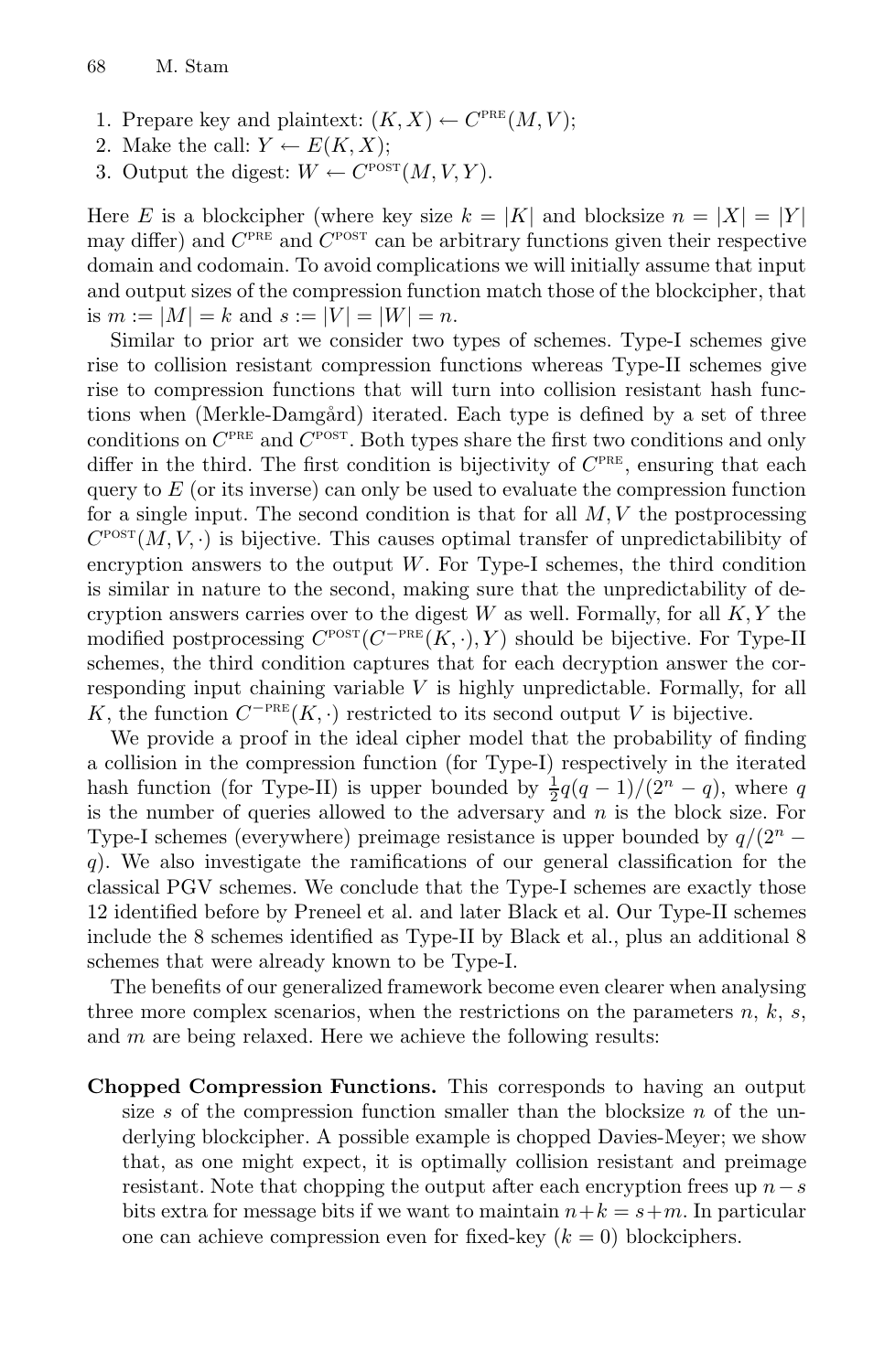- **Overloaded Compression Functions.** Here one tries to cram the compression function by having more input to the compression function than the blockcipher can handle, i.e.,  $s + m > n + k$ . Examples are the sponge construction [3, 4] or the (related) compression function of Cubehash [2]. Our bound on collision resistance of the compression function is worse than if we would chop the chaining variable (to make space for the message), which is partially due to an overly loose bound.
- **Supercharged Compression Functions.** The exact opposite of the previous two cases, since here one attempts to boost collision resistance beyond the birthday bound on the blocksize by setting  $s > n$ . We present a general framework for the collision resistance of single call compression functions in the ideal cipher model. In particular, we give a variant of Stam's construction [18], collision resistant in the ideal cipher model (against adaptive adversaries). We also give a rate-1/2 compression function with collision resistance up to  $2^{3n/4}$  queries based on a blockcipher with  $k = n$  bit keys.

## **2 Background**

For a positive integer n, we write  $\{0,1\}^n$  for the set of all bitstrings of length n. When X and Y are strings we write  $X \parallel Y$  to mean their concatenation and  $X \oplus Y$  to mean their bitwise exclusive-or (xor).

For positive integers k and n, we let  $Block(k, n)$  denote the set of all blockciphers with k-bit key and operating on *n*-bit blocks. Given that  $E(K, \cdot)$  is a permutation for all  $K \in \{0,1\}^k$ , we write  $D(K, \cdot)$  for its inverse.

Unless otherwise specified, all finite sets are equipped with a uniform distribution for random sampling. We use the convention to write oracles that are provided to an algorithm as superscripts.

#### **2.1 Compression Functions and Hash Functions**

A compression function is a mapping H from  $\{0,1\}^m \times \{0,1\}^s$  to  $\{0,1\}^s$  for some  $m, s > 0$ . A blockcipher-based compression function is a mapping H :  ${0,1}^m \times {0,1}^s \rightarrow {0,1}^s$  given by a program that, given  $(M, V)$ , computes  $H^E(M, V)$  via access to an oracle  $E: \{0,1\}^k \times \{0,1\}^n \to \{0,1\}^n$  modeling an (ideal) blockcipher with  $k$ -bit key and operating on *n*-bit blocks. A *single-call* bloc[kci](#page-3-0)pher-based compression function calls its encryption oracle only once. Compression of a message block then proceeds as follows: Given an s-bit state V and m-bit message M, compute output  $W = H^{E}(M, V)$  by

- 1. Compute  $(K, X) \leftarrow C^{PRE}(M, V)$ .
- 2. Set  $Y \leftarrow E(K, X)$ .
- 3. Output  $W \leftarrow C^{\text{POST}}(M, V, Y)$ .

as illustrated by Figure 1. We will refer to  $C^{\text{PRE}}: \{0,1\}^m \times \{0,1\}^s \to \{0,1\}^k \times$  $\{0,1\}^n$  as preprocessing and to  $C^{POST}$ :  $\{0,1\}^m \times \{0,1\}^s \times \{0,1\}^n \to \{0,1\}^s$  as postprocessing.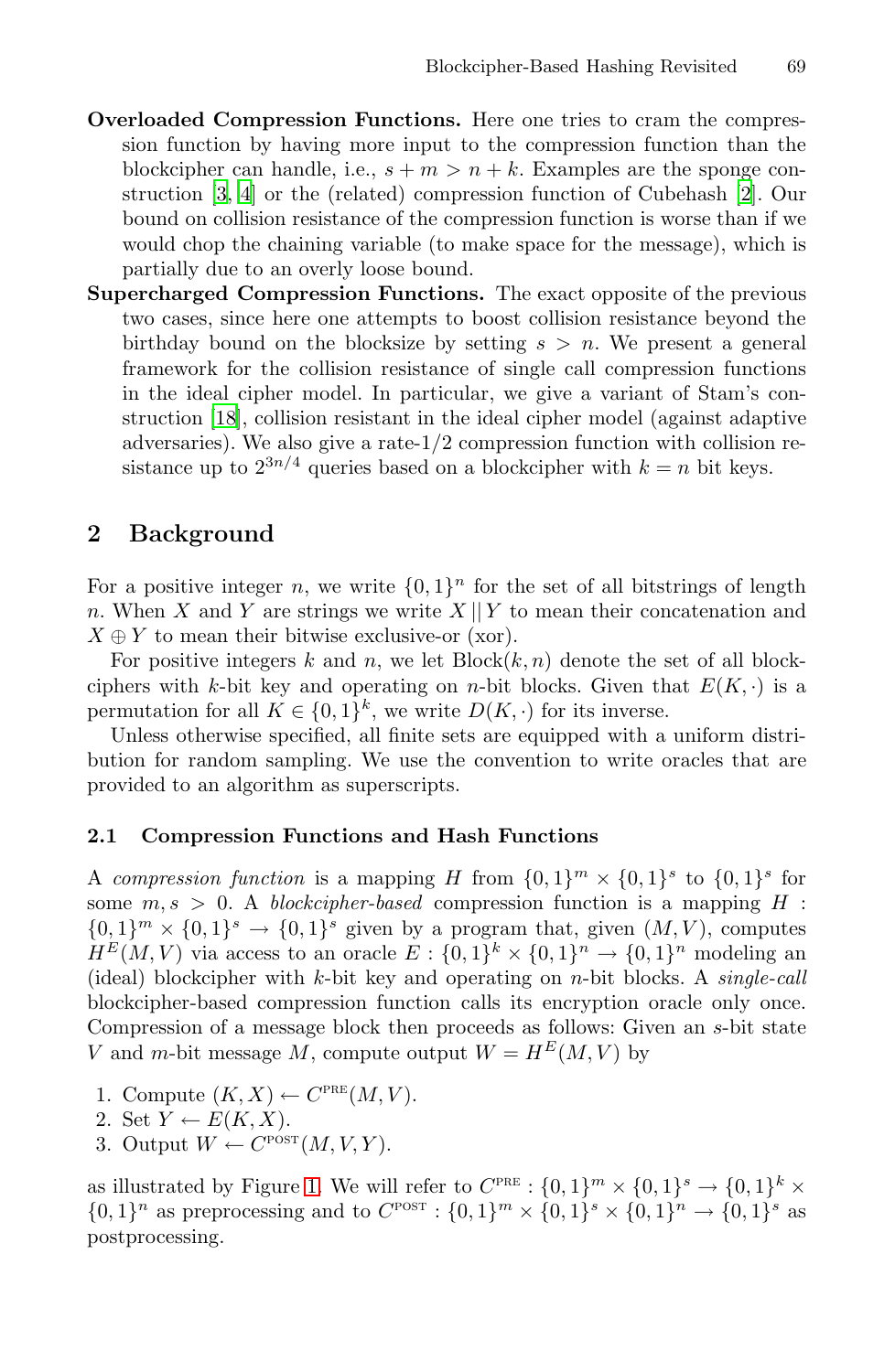

<span id="page-3-0"></span>**Fig. 1.** General form of a  $m + s$ -to-*s* bit compression function based on a single call to the underlying blockcipher with *k*-bit key operating on *n*-bit block

Since a blockcipher is easy to invert (given its key), an adversary trying to find for instance collisions will also have access to D. To deal with inverse queries in our security analysis, we introduce the modified postprocessing  $C^{AUX}(K, X, Y) =$  $C^{\text{POST}}(C^{-\text{PRE}}(K, X), Y)$ . In general, this is a function mapping triplets of strings to subsets of strings, since the result of  $C^{-PRE}$  can have varying cardinality. For simplicity, when  $C^{PRE}$  is bijective, we understand  $C^{AUX}$  to have  $\{0, 1\}^n$  as its codomain.

A hash function is a mapping H from  $\{0,1\}^*$  (the set of arbitrary length bitstrings) to  $\{0,1\}^s$  for some  $s > 0$ . A compression function can be made into a hash function by iterating it. We briefly recall the standard Merkle-Damgård iteration [6, 13], where we assume that there is already some injective padding from  $\{0,1\}^* \to (\{0,1\}^m)^*\backslash\emptyset$  in place (note that we disallow the empty message  $\mathbf{M} = \emptyset$  as output of the injective padding). Given an initial vector  $V_0 \in \{0,1\}^s$ define  $\mathcal{H}^H: (\{0,1\}^m)^* \to \{0,1\}^s$  as follows for  $\mathbf{M} = (M_1,\ldots,M_\ell)$  with  $\ell > 0$ :

1. Set  $V_i \leftarrow H^E(M_i, V_{i-1})$  for  $i = 1, \ldots, \ell$ . 2. Output  $\mathcal{H}^H(\mathbf{M}) = V_{\ell}$ .

(Bearing this iteration in mind, given a compression function  $H : \{0, 1\}^m \times$  $\{0,1\}^s \rightarrow \{0,1\}^s$  we will refer to the  $\{0,1\}^m$  part of the input as 'message' and the  $\{0,1\}^s$  part as the state or chaining variable.)

**Collision Resistance.** A collision-finding adversary is an algorithm with access to one or more oracles, whose goal it is to find collisions in some specified compression or hash function. It is standard practice to consider informationtheoretic adversaries only. Currently this seems to provide the only handle to get any provable results. Information-theoretic adversaries are computationally unbounded and their complexity is measured only by the number of queries [m](#page-16-1)ade to their oracles. Without loss of generality, such adversaries are assumed not to repeat queries to oracles nor to query an oracle outside of its specified domain. We also assume that the adversary, before outputting a message, makes all calls necessary to evaluate the compressing function on that message. This does not decrease the advantage of the adversary, though it does increase its query complexity.

Despite the concept of initial vector being somewhat alien to a compression function on its own, it turns out helpful to consider a preimage to the initial vector a collision [5].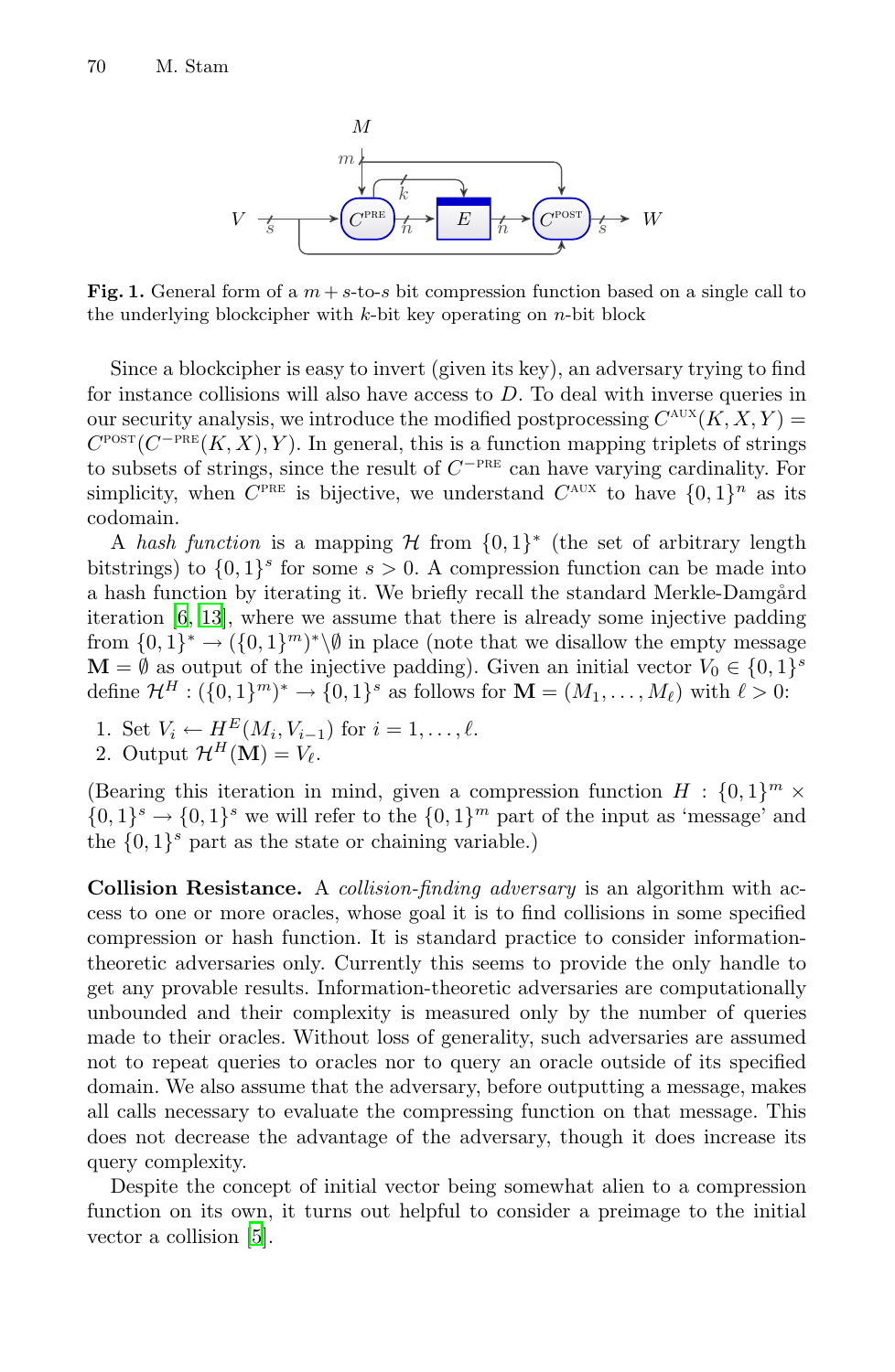**Definition 1.** Let  $n, k, m, s > 0$  be integer parameters. Let  $H: \{0, 1\}^m \times \{0, 1\}^s$  $\rightarrow \{0,1\}^s$  be a compression function taking oracle  $E \in Block(k,n)$ . The collisionfinding advantage of adversary A is defined to be

$$
\mathsf{Adv}_{H}^{\mathsf{coll}}(\mathcal{A}) = \max_{V_0 \in \{0,1\}^s} \Pr\left[E \xleftarrow{\text{*}} \text{Block}(k,n), ((M,V), (M',V')) \leftarrow \mathcal{A}^{E,D}(V_0):
$$

$$
(M,V) \neq (M',V') \text{ and } H^E(M,V) \in \{V_0, H^E(M',V')\}\right].
$$

Define  $\mathsf{Adv}^{\mathsf{coll}}_H(q)$  as the maximum advantage over all adversaries making at most q queries in total.

The quantity  $\mathsf{Adv}_{\mathcal{H}}^{\mathsf{coll}}(q)$  denoting collision for the iterated hash function  $\mathcal{H}^H$ is defined similarly: in this case the advantage of  $A$  is the maximum success probability taken over the choice of possible initial values  $V_0$ , which is input to A. It is well known that the iterated hash function  $H$  is at least as secure as the compression function  $H$  it is based upon, as far as collision resistance is concerned [5, Lemma 1].

**Theorem 2.** Let  $H$  be a blockcipher based compression function and let  $H$  be the iter[ated](#page-16-3) hash function based on H. Then

$$
\mathsf{Adv}_{\mathcal{H}}^{\mathsf{coll}}(q) \leq \mathsf{Adv}_{H}^{\mathsf{coll}}(q) \ .
$$

**Preimage Resistance.** A *preimage-finding adversary* is an algorithm with access to one or more oracles, whose goal it is to find preimages in some specified compression function. There exist several definitions depending on the distribution of the element of which a preimage needs to be found. We opt for everywhere preimage resistance [16], which intuitively states that all points are hard to invert.

**Definition 3.** Let  $n, k, m, s > 0$  be integer parameters. Let  $H: \{0, 1\}^m \times \{0, 1\}^s$  $\rightarrow \{0,1\}^s$  be a compression function taking oracle  $E \in Block(k,n)$ . The everywhere preimage-finding advantage of adversary  $A$  is defined to be

$$
\mathsf{Adv}_{H}^{\mathsf{epre}}(\mathcal{A}) = \max_{W \in \{0,1\}^s} \Pr_{E} \left( M', V' \right) \leftarrow \mathcal{A}^{E,D}(W) : W = H^E(M', V') \right] .
$$

Define  $\mathsf{Adv}^{\mathsf{epre}}_H(q)$  as the maximum advantage over all adversaries making at most q queries in total.

The quantity  $\mathsf{Adv}_{\mathcal{H}}^{\text{epre}}(q)$  denoting preimage resistance for the iterated hash function  $\mathcal{H}^H$  is defined similarly (in this case the advantage of A is the maximum success probability taken over the choice of possible initial values  $V_0$ , which is input to  $\mathcal{A}$ ). Everywhere preimage resistance is preserved in the (MD-)iteration [1], so we get:

**Theorem 4.** Let H be a blockcipher based compression function and let  $H$  be the iterated hash function based on H. Then

$$
\mathsf{Adv}_{\mathcal{H}}^{\mathsf{epre}}(q) \leq \mathsf{Adv}_{H}^{\mathsf{epre}}(q) \leq \mathsf{Adv}_{H}^{\mathsf{coll}}(q) \ .
$$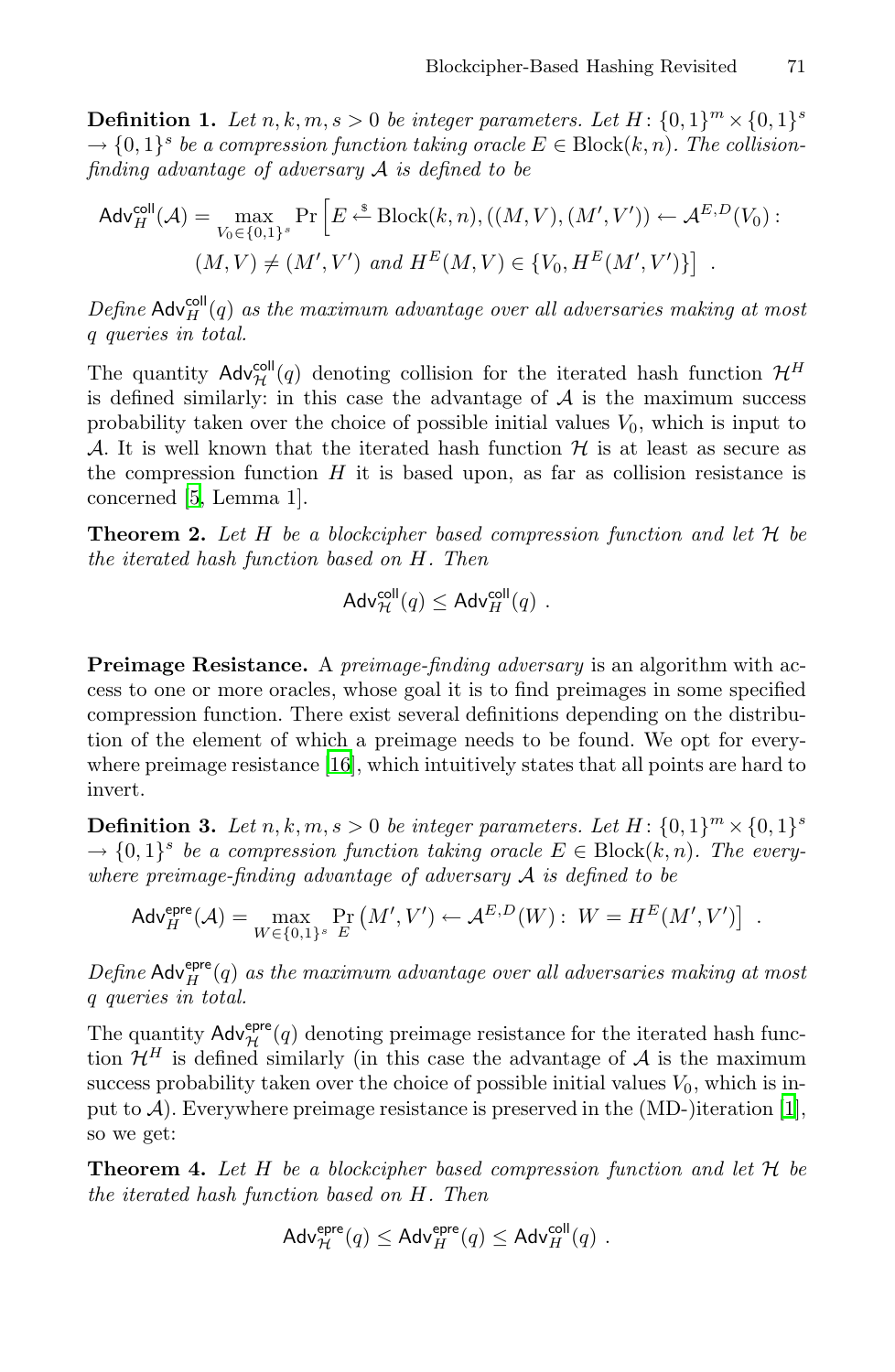# **3 Classical Rate-[1](#page-16-1) Blockcipher Based Compression Functions**

In this section we will deal with classical rate-1 blockcipher based compression functions, where the state size  $s$  equals the block length  $n$  of the blockcipher and the message size  $m$  matches the ke[ysize](#page-8-0)  $k$  of the blockcipher. This includes the famous PGV hash functions [15].

Following in the footsteps of Black et al. [5], we consider Type-I and Type-II compression functions. The former give opti[ma](#page-16-1)l collision and preimage resistance in the compression function. The second type gives optimal collision resistance in the iteration; its preimage resistance can only be proved up to the birthday bound. One of the important differences with prior art is that we specify in very broad terms the requirements on  $C<sup>PRE</sup>$  and  $C<sup>POST</sup>$ . Essentially our primary concern here is for the proof to go through. In Section 3.3 we will discuss what our classification of Type-I and Type-II imp[lie](#page-16-5)s for the PGV hash functions.

The proof for Type-I schemes is fairly standard and straightforward. However, for the Type-II schemes we deviate from the one by Black et al. [5]. In particular, their proof is based upon colouring a directed graph where the vertices represent queries with all possible answers and arcs are drawn according to whether the input to one query is consistent with the output of the former, given the compression function under consideration. This leads to unwieldy graphs with a complicated notion of what consitutes a collision.

This counterintuitive use of graphs was fixed by Duo and Li [7] (as well as by Lucks [10]), who consider a directed graph where vertices correspond to chaining [va](#page-7-0)lues and edges are drawn (or coloured) whenever a query has been made that would allow to move from one chaining value to the next. Moreover, for the actual bounding of collision resistance Duo and Li dispense with the direction of the arcs (that thus become edges). Although this seemingly aids the adversary (certain patterns in the graph will be deemed a success even when the underlying event on the hash function is not), this simplification leads to a tighter bound for the Type-II schemes, mainly because there is no longer any need to distinguish between several cases (whose success probability are subsequently added). Our proof (of Theorem 9) closely follows that of Duo and Li.

<span id="page-5-0"></span>Note that even for Type-I schemes our bound appears a bit tighter than the one by Black et al., which is due to their simplification based on the the inequality  $2(2^n - q) > 2^n$ , at least for  $q < 2^{n-1}$  (and for larger q most of the bounds become vacuous anyway). We believe the choice between tightness and simplicity in this case is one mainly of taste; we have opted for the former.

#### **3.1 Type-I: Collision Resistant Compression Functions**

**Definition 5.** A single call blockcipher based compression function  $H^E$  is called rate-1 Type-I iff  $n = s, k = m$  and the following three hold:

- 1. The preprocessing  $C^{PRE}$  is bijective.
- 2. For all  $M, V$  the postprocessing  $C^{posr}(M, V, \cdot)$  is bijective.
- 3. For all K, Y the modified postprocessing  $C^{AUX}(K, \cdot, Y)$  is bijective.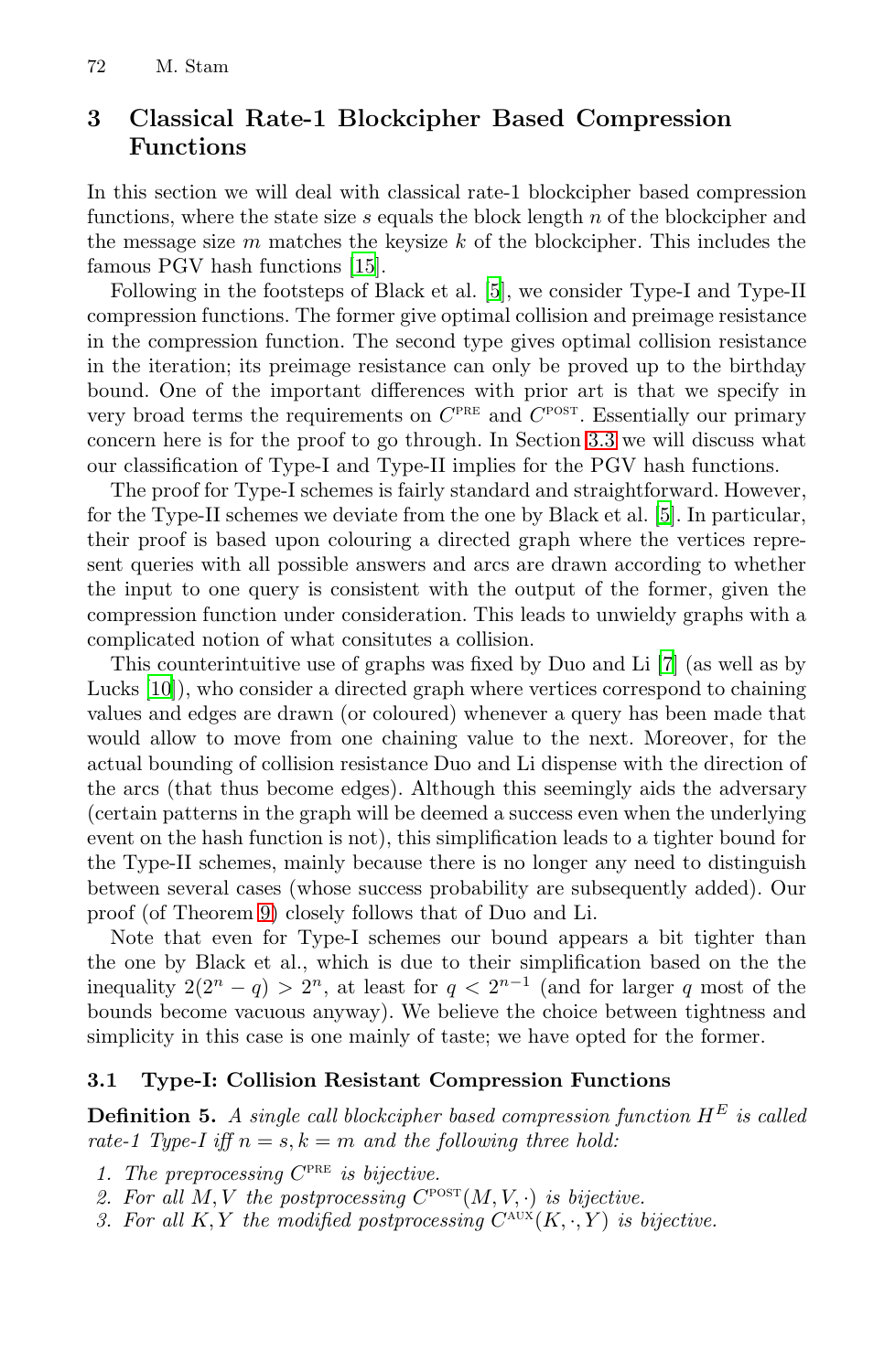<span id="page-6-0"></span>**Theorem 6.** Let  $H^E$  be a rate-1 Type-I compression function (based on a blockcipher with block size  $n$ ). Then the advantage of an adversary in finding a collision in  $H^E$  after q queries can be upper bounded by

$$
\mathsf{Adv}^{\mathsf{coll}}_H(q) \leq \frac{1}{2}q(q+1)/(2^n-q) \ .
$$

*Proof.* Let  $V_0 \in \{0,1\}^n$  be given. A collision consists of two pairs  $(M, V)$  and  $(M', V')$  satisfying  $H^E(M, V) = \{V_0, H^E(M', V')\}$  yet  $(M, V) \neq (M', V')$ . We will maintain a list of triples  $(M, V, W)$  such that  $W = H<sup>E</sup>(M, V)$  and the adversary has made the relevant queries to  $E$  and/or  $D$ . The list is initialized with  $(-, -, V_0)$ . Since we require the adversary to have made all relevant queries when outputting a collision, we can upper bound the success probability of the adversary by bounding the probability of a collision occuring in this list. We show that any query, be it forward or inverse, will add at most one triple  $(M, V, W)$  to this list of computable compression functions, moreover the value  $W$  is almost completely out of the adversary's control.

Consider a forward query  $(K, X)$ . By bijectivity of  $C^{PRE}$ , there is a unique pair  $(M, V)$  corresponding to this query. Thus, each forward query will add one triple  $(M, V, W)$  to the adversary's list of computable values. Since  $C^{\text{POST}}(M, V, \cdot)$ is bijective for all  $M, V$ , the distribution of compression function output  $W$  is closely related to that of blockcipher output  $Y$ , which is close to being uniform. More precisely, suppose that so far  $t$  queries to  $E$  (and  $D$ ) have been made involving key K, resulting in t plaintext-ciphertext pairs  $(X_i, Y_i)$  with  $Y_i =$  $E(K, X_i)$  for  $i = 1, \ldots, t$ . The answer to a fresh query to  $E(K, \cdot)$  will therefore be  $Y^* \neq Y_i, i = 1, \ldots, t$ . Moreover, each of the  $2^n - t$  answers is equally likely if E is an ideal cipher. Each possible answer  $Y^*$  will combine under  $C^{\text{POST}}$  with the pair  $(M, V)$  consistent with the  $(K, X)$  query being made, leading to a possible compression function outcome  $W^*$ . Because  $C^{\text{POST}}$  is bijective when  $(M, V)$  are fixed, distinct  $Y^*$  lead to distinct  $W^*$ , so there are  $2^n - t$  possible outcomes  $W^*$ , all equally likely.

Similarly, consider an inverse query  $(K, Y)$ . This yields a unique X and hence by bijectivity of  $C^{PRE}$ , there is a unique pair  $(M, V)$  corresponding to this query once answered. Thus, each inverse query will add one triple  $(M, V, W)$  to the adversary's list of computable values. This time bijectivity of  $C^{AUX}(K, \cdot, Y)$  implies that the distribution of W is closely related to the (almost uniform) output distribution of D. Indeed, suppose that so far t queries to  $E$  have been made involving key K, resulting in t plaintext-ciphertext pairs  $(X_i, Y_i)$  with  $Y_i = E(K, X_i)$  for  $i = 1, \ldots, t$ . The answer to a fresh query to  $D(K, \cdot)$  will therefore be  $X^* \neq X_i, i = 1, \ldots, t$ . Moreover, each of the  $2^n - t$  answers is equally likely if E is an ideal cipher. Each possible answer  $X^*$  will combine under  $C^{-PRE}$  and  $C^{POST}$  with K and Y to a triple  $(M, V, W)$ . Because for all K and Y the mapping from X to W is bijective (by assumption on  $C^{AUX}$ ), distinct  $X^*$ lead to distinct  $W^*$ , so there are  $2^n - t$  possible outcomes  $W^*$ , all equally likely.

As a result, after  $i - 1$  queries the list of computable values contains i triples  $(M, V, W)$ . The *i*'th query will add one triple with W uniform over a set of size at least  $2^{n}-i+1$ . Thus the probability that the *i*'th query causes a collision with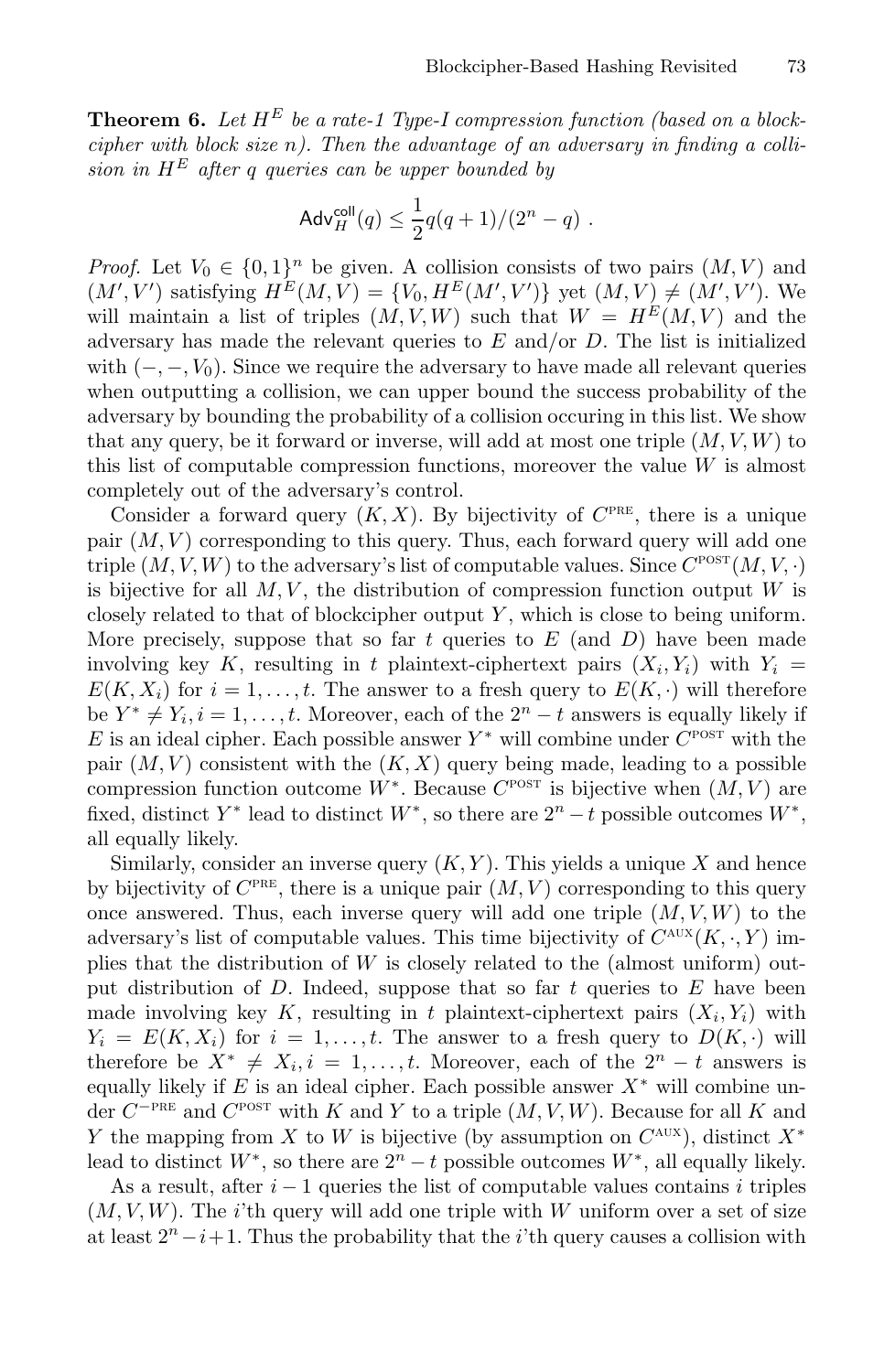<span id="page-7-2"></span>any of these triples is at most  $i/(2<sup>n</sup> - i + 1)$ . Using a union bound, the probability of a collision after q queries can then be upper bounded by  $\sum_{i=1}^{q} i/(2^n - i + 1) \leq$  $\frac{1}{2}q(q+1)/(2^{n}-q).$ 

**Theorem 7.** [Let](#page-6-0)  $H^E$  be a rate-1 Type-I compression function (based on a a blockcipher with block size  $n$ ). Then the advantage of an adversary in finding a preimage in  $H^E$  after q queries can be upper bounded by

$$
\mathsf{Adv}_{H}^{\mathsf{epre}}(q) \le q/(2^n - q) \ .
$$

*Proof.* Let A be an adversary that tries to find a preimage for its input  $\sigma$ . Assume that  $A$  asks its oracles  $E$  and  $D$  a total of  $q$  queries.

<span id="page-7-1"></span>We recall the proof of Theorem 6, where we show that after  $i - 1$  queries (to E or D) the list of computable values  $W = H^{E}(M, V)$  contains  $i - 1$  triples  $(M, V, W)$ . The *i*'th query will add one triple with W uniform over a set of size at least  $2^{n} - i + 1$ . Thus the probability that the *i*'th query hits  $\sigma$  is at most  $1/(2^{n} - i + 1)$ . Using a union bound, the probability of finding a preimage for  $\sigma$ after q queries can then be upper bounded by  $\sum_{i=1}^{q} 1/(2^n - i + 1) \leq q/(2^n - q)$ .  $\Box$ 

## <span id="page-7-0"></span>**3.2 Type-II: Collision Resistance in the Iteration**

**Definition 8.** A single call blockcipher based compression function  $H^E$  is called rate-1 Type-II iff  $n = s, k = m$ , and the following three hold:

- 1. The preprocessing  $C^{PRE}$  is bijective.
- 2. For all  $M, V$  the postprocessing  $C^{\text{post}}(M, V, \cdot)$  is bijective.
- 3. For all K,  $C^{-\text{PRE}}(K, \cdot)$  restricted to V, its second output, is bijective.

**Theorem 9.** Let  $H^E$  be a rate-1 Type-II compression function. If E is an ideal cipher with block size n, then the advantage of an adversary in finding a collision in the iterated hash function  $\mathcal{H}^H$  after q queries is upper bounded by

$$
\mathsf{Adv}_{\mathcal{H}}^{\mathsf{coll}}(q) \le \frac{1}{2}q(q+1)/(2^n-q) \ .
$$

*Proof.* Let  $V_0 \in \{0,1\}^n$  be  $\mathcal{H}$ 's initial vector.

We define an undirected graph  $G = (V_G, E_G)$  with vertex set  $V_G = \{0, 1\}^n$  corresponding to all  $2^n$  possible chaining values—and initially an empty edge set  $E_G = \emptyset$ . We will dynamically add edges based on the queries to E and D. In particular, we add an edge  $(V, W)$ , labelled by  $M$ , if we know a message M such that  $W = H^{E}(M, V)$  (or  $V = H^{E}(M, V)$ ) and the relevant query to either  $E$  or  $D$  has been made. We claim that to find a collision would require constructing a  $\rho$ -shape containing the initial vector  $V_0$ . Suppose that  $\mathcal{H}(\mathbf{M}) =$  $\mathcal{H}(\mathbf{M}')$  with  $\mathbf{M} \neq \mathbf{M}'$ . Write  $\mathbf{M} = (M_1, \ldots, M_\ell)$  and  $\mathbf{M}' = (M'_1, \ldots, M'_{\ell'})$  and correspondingly  $V_0, \ldots, V_\ell$  respectively  $V'_0, \ldots, V'_{\ell'}$  for the chaining values of the iterated hash. Note that  $V_0 = V'_0$  and  $V_\ell = V'_{\ell'}$ . Assume  $\ell \leq \ell'$ . Because  $\mathbf{M} \neq \mathbf{M}'$ , there exists a t such that  $M_i = M'_i$  for all  $0 \leq i < t$  but  $M_t \neq M'_t$  (or possibly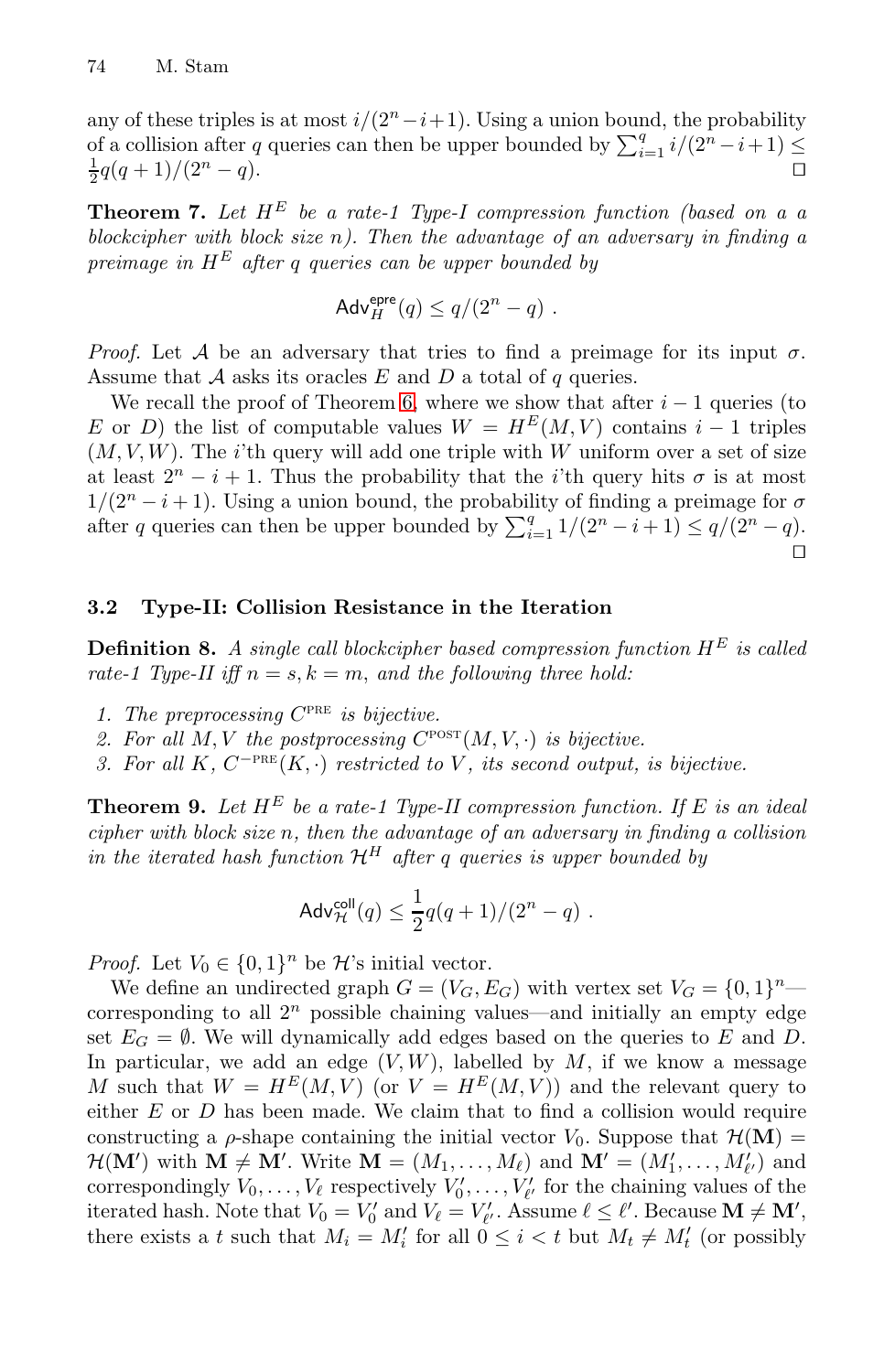$\ell < t \leq \ell'$ ). As a result, the paths  $(V_0, \ldots, V_t)$  and  $(V'_0, \ldots, V'_t)$  are identical, but the edges  $(V_t, V_{t+1})$  and  $(V'_t, V'_{t+1})$  are distinct, even when  $V'_{t+1}$  happens to equal  $V_{t+1}$  (in particular, the edges are labelled differently). Since  $V_{\ell} = V'_{\ell'}$  at some point the paths need to come together again, completing the  $\rho$ -shape. Note that due to our use of an undirected graph not every  $\rho$ -shape will lead to a collision though.

Since we are dynamically adding edges to the graph, components in the graph will also grow dynamically. Let T be the set of all nodes that are in a component containing a cycle or the initial vector  $V_0$ . The first claim is that after i queries, the set T has cardinality at most  $i+1$ . Indeed, the component containing  $V_0$  has at most  $i' + 1$  nodes when  $i'$  edges are used. A cyclic component based on  $i'$  edges has at most  $i'$  nodes. Thus the initial vector component is the only component in  $T$  that causes the number of nodes larger than the number of edges, by at most one. Bijectivity of  $C<sup>PRE</sup>$  implies that a query (either forward or inverse) will add at most one edge to the graph, so after  $i$  queries, there are at most  $i$  edges in the entire graph and at most  $i + 1$  nodes in T.

The second claim is that to complete a  $\rho$ -shape, either a cycle has to be completed within the  $V_0$ -component, or the  $V_0$ -component needs to be connected with a cycle. Either way, an edge has to be found of which both nodes are already part of  $T$ . The probability that on the *i*'th query a collision is found by a forward query is at most  $i/(2<sup>n</sup> - i)$ : bijectivity of  $C<sup>POST</sup>(M, V, \cdot)$  ensures that W is uniformly distributed over a set of size at least  $2<sup>n</sup> - i$ , so hitting a set of size i occurs at most with said probability. Similarly, for an inverse query the probability of finding a collision on the i'th query using an inverse query is at most  $i/(2^n-i)$ : this time bijectivity of  $C^{AUX}(K, \cdot, Y)$  $C^{AUX}(K, \cdot, Y)$  ensures that V is uniformly distributed over a set of size at least  $2^n - i$ .

<span id="page-8-0"></span>We can now wrap up and conclude that the probability of finding a collision on the *i*'th query is at most  $i/(2<sup>n</sup> - i)$  and the probability after q queries is at most  $\sum_{i=1}^{q} i/(2^{n} - i) \leq \frac{1}{2}q(q+1)/(2^{n} - q)$ .

#### **3.3 Implications to the [PG](#page-16-5)V [S](#page-16-6)chemes**

In this section we investigate how the 64 PGV schemes [15] fit in the general Type-I and Type-II framework. Recall that for the PGV-style schemes the blockcipher has key size equal to the block length; the compression function will look like  $H^E(M, V) = E(K, X) \oplus U$  where  $K, X, U \in \{C, M, V, M \oplus V\}$  and C is some fixed, publicly known bitstring. These restrictions can also be expressed in terms of  $C^{PRE}$  and  $C^{POST}$ . Our results are in line with the classification of Black et al. [5] and the tighter bounds by Duo and Li [7].

Let us first set up some notation. As is customary [8] for schemes with linear processing  $C^{PRE}$  and  $C^{POST}$ , we will represent the linear PGV schemes using matrices. We will use  $\mathbb{Z}_2^2$  to express the way  $K, X$ , and U are functions of M and V: a vector  $\mathbf{X} \in \mathbb{Z}_2^2$  corresponds to  $X = \mathbf{X} \cdot \begin{pmatrix} M \\ V \end{pmatrix}$ , making a distinction between the linear map  $X \in \mathbb{Z}_2^2$  and the value  $X \in \{0,1\}^n$ . We will also write  $X = (X_M, X_V)$ . We can safely ignore any affine part, so  $U = (00)$  can be thought of to correspond to the aforementioned  $U \leftarrow C$ . (This is without loss of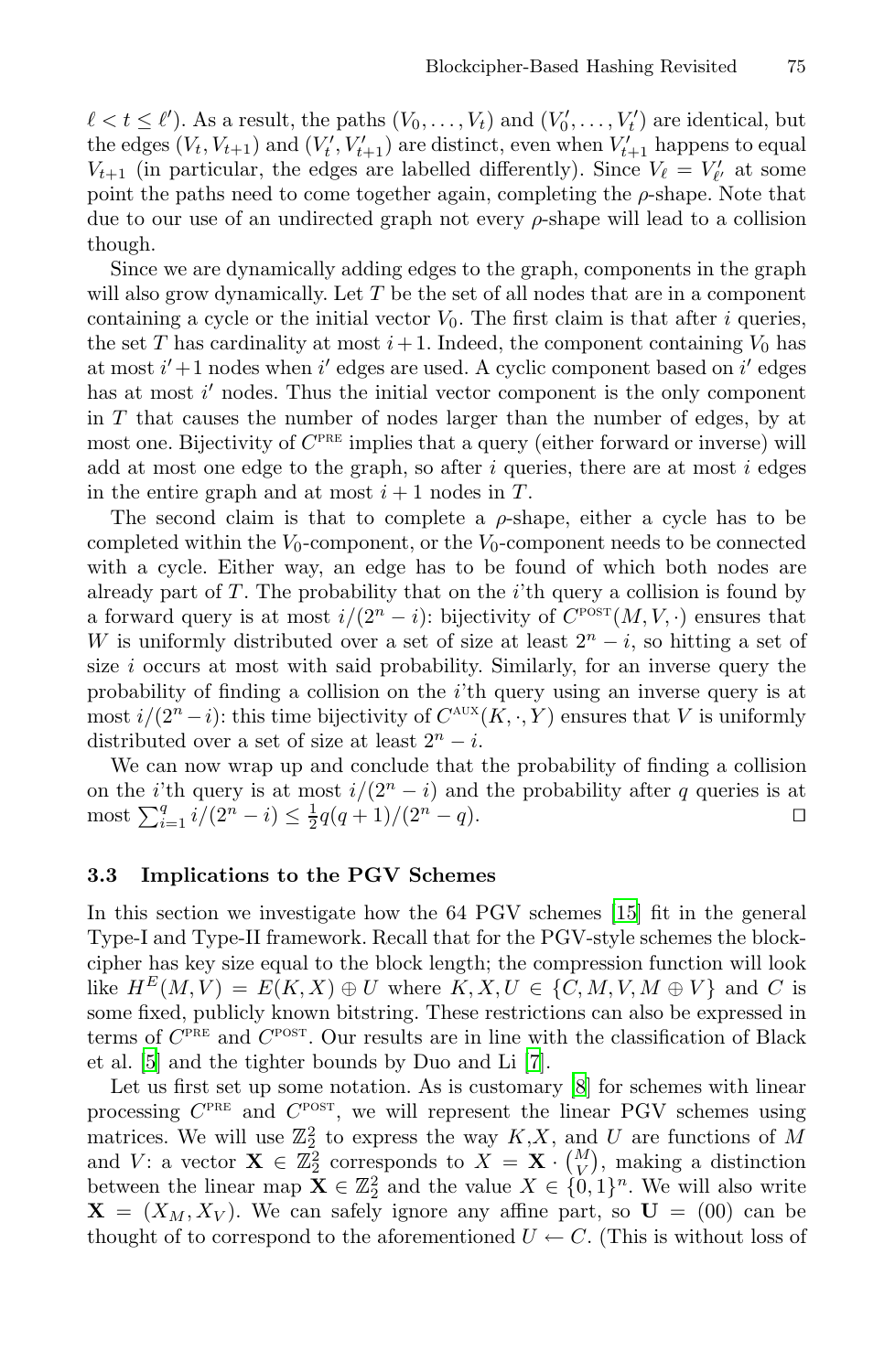| S | (00)                    | (01)                   | $^{\prime}10)$         | (11)                   |
|---|-------------------------|------------------------|------------------------|------------------------|
|   | insecure                | insecure               | $E_V(M) \oplus M^1$    | $E_V(M) \oplus W^3$    |
|   | insecure                | insecure               | $E_V(W) \oplus M^4$    | $E_V(W) \oplus W^2$    |
|   | $\mathcal{E}_M(V)^{15}$ | $E_M(V)\oplus V^5$     | $E_M(V)\oplus M^{17}$  | $E_M(V)\oplus W^7$     |
|   | $E_M(W)^{19}$           | $E_M(W) \oplus V^8$    | $E_M(W) \oplus M^{20}$ | $E_M(W)\oplus W^6$     |
|   | $E_W(V)^{16}$           | $E_W(V)\oplus V^{10}$  | $E_W(V) \oplus M^{12}$ | $E_W(V)\oplus W^{18}$  |
|   | $E_W(M)^{13}$           | $E_W(M) \oplus V^{11}$ | $E_W(M) \oplus M^9$    | $E_W(M) \oplus W^{14}$ |

**Table 1.** The 20 Secure PGV-style schemes, writing  $E_K(X)$  for  $E(K, X)$  and *W* for  $M \oplus V$ . Superscripted are the *i*-indices from [5, Fig. 1 and 2].

<span id="page-9-0"></span>generality, since translation by a constant will not affect [bi](#page-16-1)jectivity in either of the criteria used in De[fini](#page-16-7)tions 5 and 8.) Since there are 4 elements in  $\mathbb{Z}_2^2$  and we have to pick 3 (**K**,**X**, and **U**), there are 64 constructions to consider in total, corresponding to the 64 PGV schemes.

We are now ready to see what the requirements from Definitions 5 and 8 mean in terms of the vectors **K**, **X** and **U** and hence for the classification and security of the PGV schemes. The 20 interesting schemes are listed in Table 1, where we have also included the *i*-indices assigned to these schemes by Black et al. [5]. When we write  $H_1$  resp.  $\mathcal{H}_1$  for  $1 \in \{1, \ldots, 20\}$  we refer to this enumeration. Proofs are to be found in the full version [19].

**Lemma 10.** A PGV scheme is Type-I iff  $\binom{K}{X}$  and  $\binom{K}{U}$  are both invertible matrices. In particular,  $H_{1..12}$  are Type-I schemes.

<span id="page-9-1"></span>The requirements for the Type-[II](#page-16-5) schemes turn out surprisingly simple: indeed apart from the preprocessing having full rank, the only requirement is that the key depends on the message. Consequently we end up with 16 Type-II schemes as opposed to only 8 given by Black et al. The 'additional' 8 schemes we identify are also Type-I, which explains why previously they were not classified as Type-II. Our results therefore suggest a subdivision of the PGV Type-I schemes, namely t[hos](#page-9-0)e [th](#page-16-1)[a](#page-9-1)[t a](#page-16-0)re also Type-I[I](#page-6-0) [\(be](#page-7-2)ing [th](#page-7-0)ose with a key depe[ndin](#page-10-0)g on the message) and those that are just Type-I (those whose key equals the chaining variable). The same subdivision was made by Duo and Li [7] in the context of second preimage resistance.

**Lemma 11.** A PGV scheme is Type-II iff  $\begin{pmatrix} \mathbf{K} \\ \mathbf{X} \end{pmatrix}$  is an invertible matrix with  $K_M = 1$ . In particular,  $\mathcal{H}_{5..20}$  are Type-II schemes.

Combining Lemmas 10 and 11 with Theorems 6, 7, and 9 then yields Corollary 12 below. For completeness [5, 15], it is known that the given upper bounds on the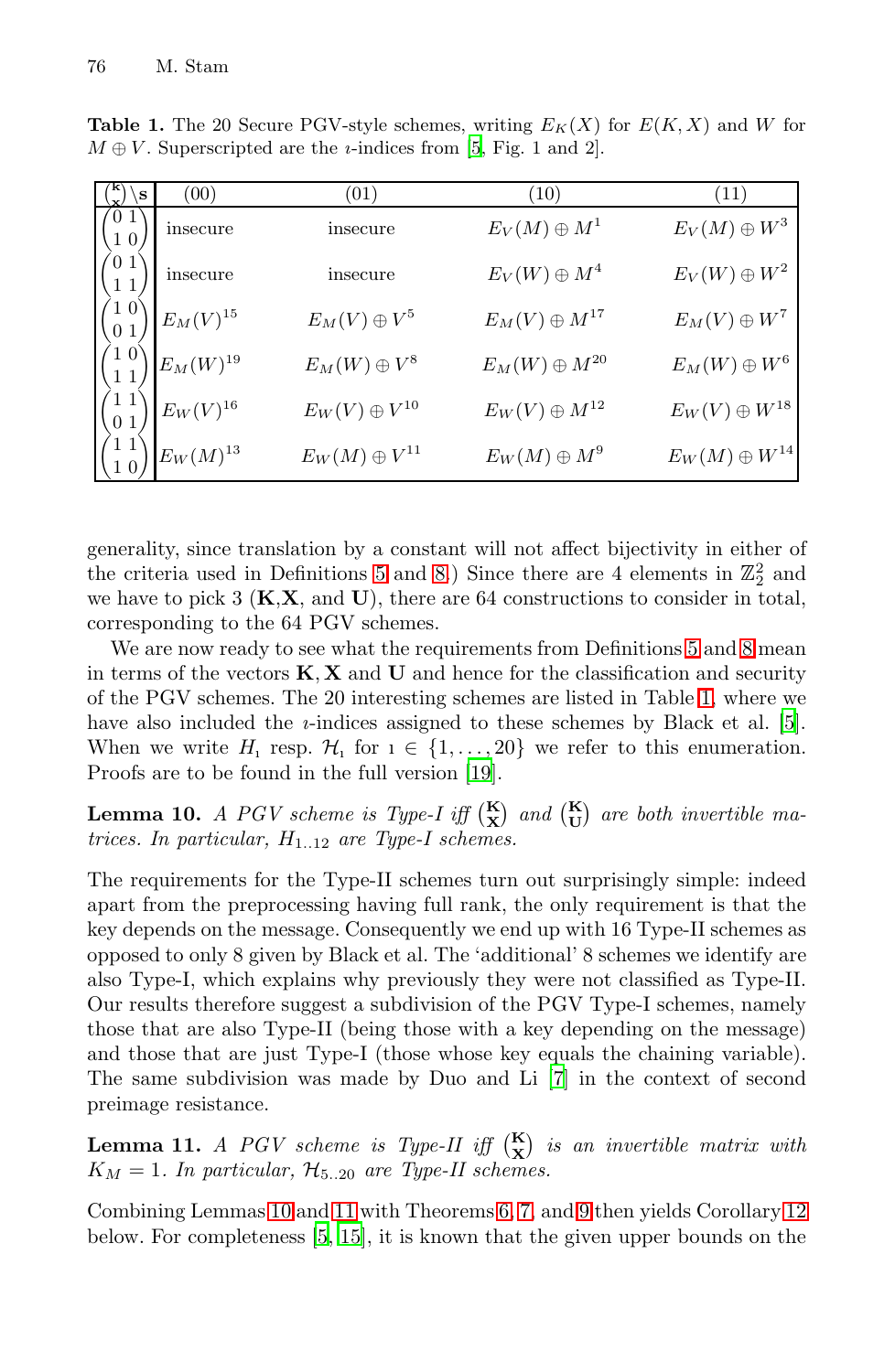<span id="page-10-0"></span>advantages are tight up to a small constant factor. Moreover, for  $\mathcal{H}_{13..20}$  preimage resistance is worse than desired, namely  $\mathsf{Adv}_{\mathcal{H}}^{\mathsf{epre}}(q) = \Theta(q^2/2^n)$  (due to a meetin-the-middle attack). The remaining 44 PGV schemes do not offer any collision resistance in the iteration.

**Corollary 12.** (Security of the PGV schemes) For  $H_{1..12}$  it holds that  $\mathsf{Adv}_{H}^{\mathsf{coll}}(q)$  $\leq \frac{1}{2}q(q + 1)/(2^n - q)$ , and Adv $_{H}^{\text{epre}}(q) ≤ q/(2^n - q)$ ; for  $\mathcal{H}_{13..20}$  it holds that Adv $_{\mathcal{H}}^{\mathsf{coll}}(q) \leq \frac{1}{2}q(q+1)/(2^{n}-q).$ 

# **4 Generalized Single Call Compression Functions**

In the previous section we discussed the standard (single call) case where the input and output sizes of the compression function neatly matched those of the underlying blockcipher, in particular  $m = k$  and  $s = n$ . In this section we let go of these restrictions and consider three more general scenarios.

First we will consider what could be called chopping the output of the compr[ess](#page-16-8)ion (or really the scenario where  $s < n$ ). For instance, the Davies-Meyer construction is optimally collision and preimage resistant, but what happens if you chop the output: is the security still optimal given the new output length (it is). A welcome benefit of chopping the output is that it frees up bits for the message. More precisely, if  $s < n$  then we can have a larger m while maintaining  $m + s = n + k$ . In particular, compression becomes feasible even for fixed permutations (corresponding to  $k = 0$ ). In view of the recent availability of huge size permutations constructions with  $s < n$  gain traction; an example is Grindahl[9]. We will refer to this scenario as compression in the postprocessing, the corresponding  $H^E$ 's are called chopped compression functions.

Similarly, one might also try to improve efficiency by squeezing in more bits of input in the compression function than can be input to the primitive (this corresponds to  $m + s > n + k$ ). We call this compression in the preprocessing and speak of overloaded compression functions. Like the previous scenario, this opens u[p th](#page-16-9)e possibility of achieving co[mp](#page-16-10)ression based on a single fixed permutation. We suggest a general Type-I compression function and give a bound on its collision resistance and preimage resistance. Security in the iteration is more complicated here: we discuss related work and point out some challenging open problems.

Finally we deal with the probl[em](#page-16-7) of getting security beyond the block length of the blockcipher, that is  $s > n$ . Here we say that expansion in the postprocessing gives rise to supercharged compression functions. Promising results were previously given by Lucks [10] in the iteration and Stam [18] for a compression function. We develop a general theory and give two concrete examples based on the latter work.

(Any missing proofs, as well as an expanded treatment of supercharged compression functions, can be found in the full version [19].)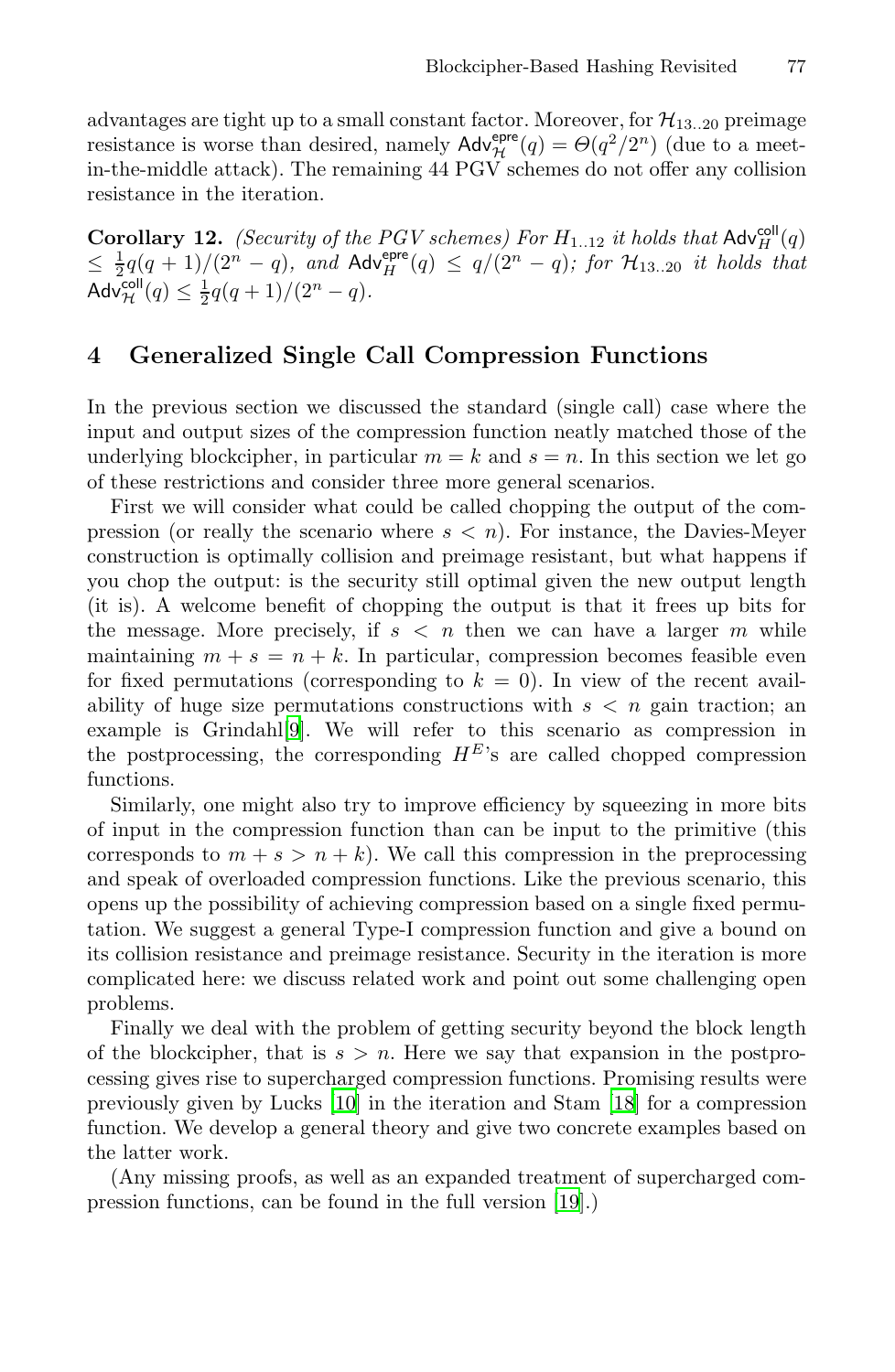### **4.1 Chopping: Compression in the Postprocessing**

Let us consider an  $m + s$ -to-s bit compression function based on a single call to a blockcipher with key size  $k$  and block size  $n$ . In this section we will assume that  $m + s = n + k$  and  $s < n$ . What can we say of the collision and preimage resistance of the compression function resp. iterated hash function, under which conditions will we achieve optimal security?

If we go through the criteria from the previous section, it is clear we can no longer satisfy them all. More to the point, whereas the first condition (bijectivity of the preprocessing) still applies, the postprocessing now becomes a mapping from n to s bits, which cannot be bijective since  $s < n$ . The natural generalization is to replace being a bijection with being balanced: all elements in the codomain should have the same number of preimages, namely  $2^{n-s}$ . It turns out that this fairly simple modification works quite well. Again we have two types: the first one giving optimal collision and preimage resistance for the compression function; the second one giving optimal collision resistance in the iteration only (and guaranteed preimage resistance only up to the collision resistance).

**Definition 13.** A single call blockcipher based compression function  $H^E$  is called chopped single call Type-I iff  $s < n, m + k = n + s$ , and the following three hold:

- 1. The preprocessing  $C^{PRE}$  is bijective.
- 2. For all M,V the postprocessing  $C^{\text{POST}}(M, V, \cdot)$  is balanced.
- 3. For all K,Y the modified postprocessing  $C^{AUX}(K, \cdot, Y)$  is balanced.

**Definition 14.** A single call blockcipher based compression function  $H^E$  is called chopped single call Type-II iff  $s < n, m + k = n + s$  and the following three hold:

- 1. The preprocessing  $C^{PRE}$  is bijective.
- 2. For all M,V the postprocessing  $C^{\text{POST}}(M, V, \cdot)$  is balanced.
- 3. For all K the inverse preprocessing  $C^{-PRE}(K, \cdot)$  when restricted to its V output is balanced.

<span id="page-11-0"></span>**Theorem 15.** Let  $H^E$  be a chopped single call Type-I compression function. Then the advantage of an adversary in finding a collision, resp. a preimage in  $H^E$  after q queries can be upper bounded by

$$
\mathsf{Adv}_{H}^{\mathsf{coll}}(q) \le q(q+1)/2^s, \qquad \mathsf{Adv}_{H}^{\mathsf{epre}}(q) \le q/2^{s-1} \ .
$$

**Theorem 16.** Let  $H^E$  be a chopped single call Type-II compression function. Then the advantage of an adversary in finding a collision in the iterated hash function  $\mathcal{H}^H$  after q queries is upper bounded by

$$
\mathsf{Adv}_{\mathcal{H}}^{\mathsf{coll}}(q) \le q(q+1)/2^s \ .
$$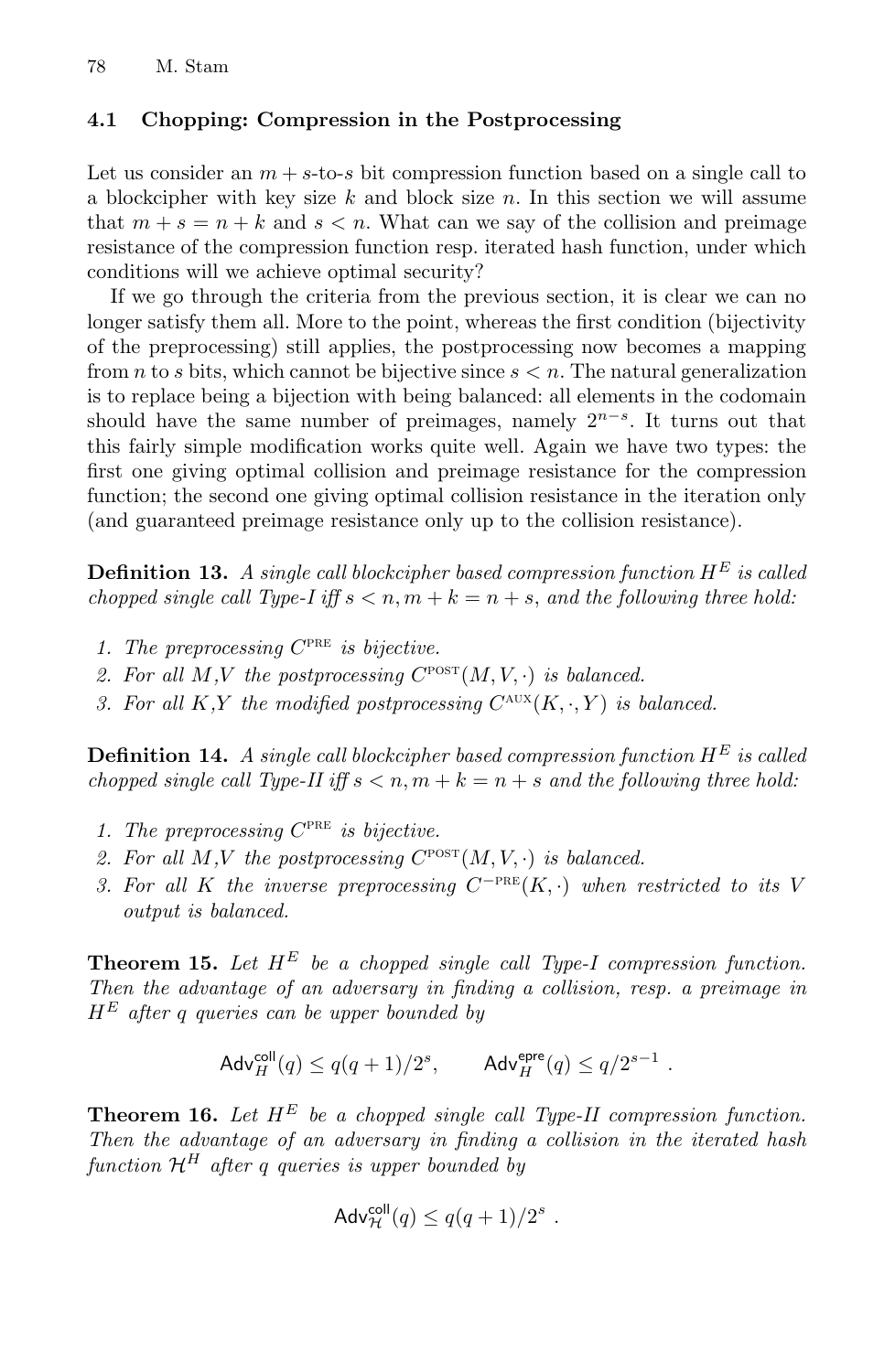#### **4.2 Overloading: Compression in the Preprocessing**

Another way to improve efficiency it to keep  $s = n$ , but allow  $m > k$ . In this case bijectivity of the preprocessing can no longer be satisfied, which has ramifications throughout.

Firstly, for a given pair  $(K, X)$  it is now the case that  $C^{-PRE}$  yields a set of  $2^{m-k}$  pairs  $(M, V)$ . Consequently, the modified postprocessing  $C^{AUX}(K, \cdot, Y)$ becomes a function from *n*-bits to subsets of size (up to)  $2^{m-k}$  of  $\{0, 1\}^n$ . Our requirement on this new type of  $C^{AUX}$  is a natural generalization of balancedness.

Secondly, although the condition that  $C^{\text{posr}}(M, V, \cdot)$  is bijective is still welldefined, it is no longer sufficient. For instance, if  $C^{PRE}(M, V) = C^{PRE}(M', V')$ for certain values of  $(M, V) \neq (M', V')$  and the bijections  $C^{\text{posr}}(M, V, \cdot)$  and  $C^{\text{POST}}(M', V', \cdot)$  are identical, then collisions can very easily be found. To avoid this problem we explicitly rule out collisions in the output whenever  $(M, V)$  and  $(M', V')$  already collide during preprocessing (in  $C<sup>PRE</sup>$ ).

**Definition 17.** A single call blockcipher based compression function  $H^E$  is called overloaded single call Type-I iff  $s = n, m \geq k$ , and the following four hold:

- 1. The preprocessing  $C^{PRE}$  is balanced.
- 2. For all  $(M, V) \neq (M', V')$  with  $C^{PRE}(M, V) = C^{PRE}(M', V')$  and all Y it holds that  $C^{\text{POST}}(M, V, Y) \neq C^{\text{POST}}(M', V', Y)$ .
- 3. For all M, V the postprocessing  $C^{POST}(M, V, \cdot)$  is bijective.
- 4. For all K, Y the modified postprocessing  $C^{AUX}(K, \cdot, Y)$  is balanced in the sense that for all V the number of X such that  $V \in C^{\text{aux}}(K, X, Y)$  equals  $2^{m-k}$ .

**Theorem 18.** Let  $H^E$  be an overloaded single call Type-I compression function. Then the advantag[e o](#page-16-11)f [an](#page-16-10) adversary in finding a collision, resp. a preimage in  $H^E$  after q queries [can](#page-16-11) be upper bounded by

$$
\mathsf{Adv}^{\mathsf{coll}}_H(q) \leq q(q+1)/2^{2k+n-2m}, \qquad \mathsf{Adv}^{\mathsf{epre}}_H(q) \leq q/2^{n+k-m-1} \ .
$$

Theorem 18 can be reinterpreted by saying that to find collisions roughly  $2^{n/2+k-m}$  queries are required; to find preimages roughly  $2^{n+k-m}$  queries should suffice. It is inte[rest](#page-11-0)ing to compare the collision resistance thus achieved with recently conjectured optimal bounds [17, 18]. A straightforward generalization of Rogaway and Steinberger's result [17] suggests the best we can achieve is collision resistance up to  $2^{n/2+k-m}$  queries, neatly corresponding to our construction. However, Stam [18] conjectures collision resistance is feasible up to  $2^{(n+k-m)/2}$  queries, based on an ideal state size s of  $n+k-m$  bits. Using this state size actually brings us back exactly to compression in the postprocessing as discussed in the previous section: by reducing  $s$  we can increase  $m$  while maintaining  $n+k = m+s$  and Theorem 15 essentially guarantees collision resistance up to  $2^{(n+k-m)/2}$  queries. So here is another scenario where reducing the state size mysteriously seems to boost collision resistance.

But all is not as it seems. An example overloaded single call Type-I compression function is Davies-Meyer with the  $m - k$  superfluous message bits xored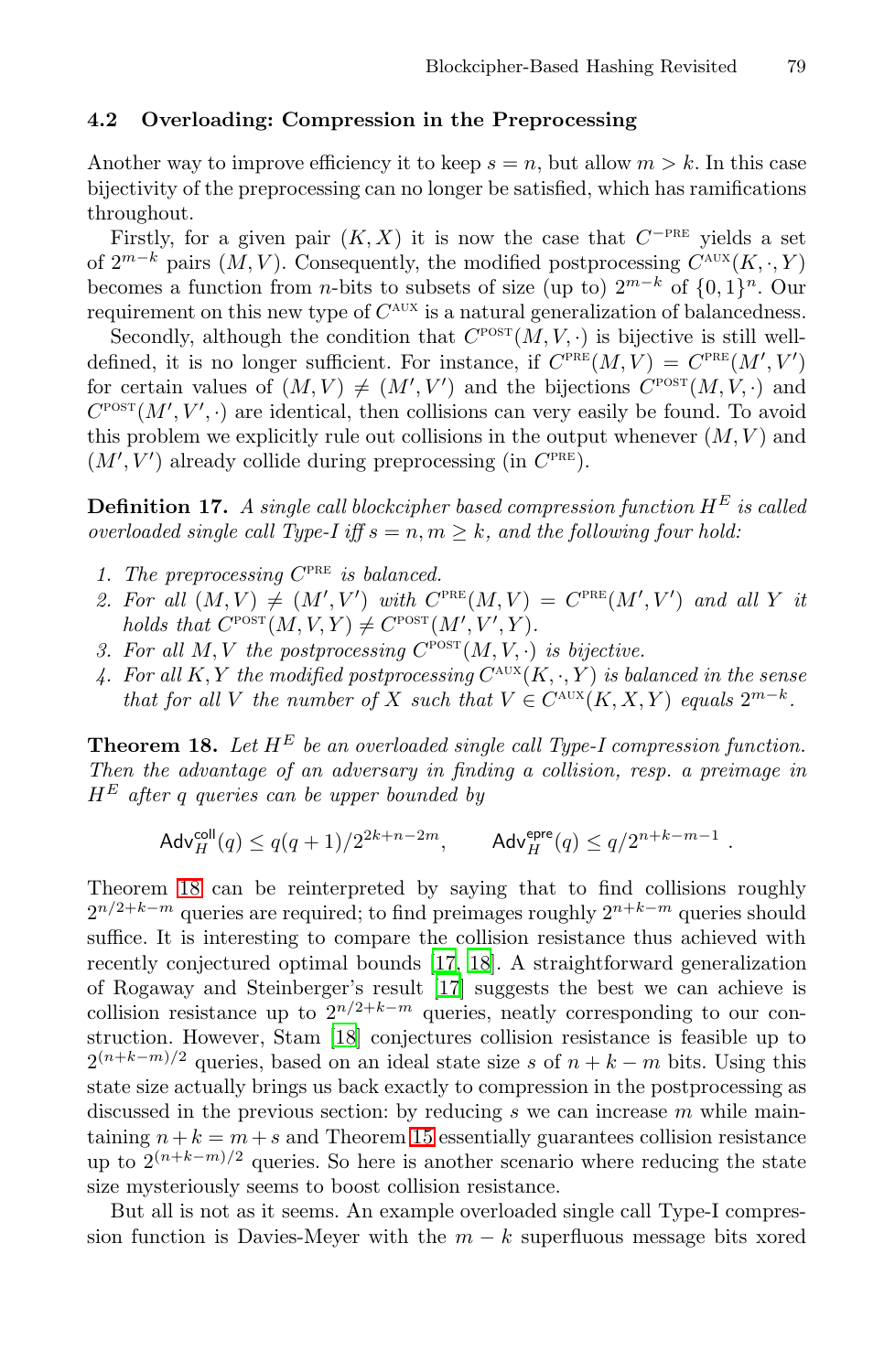directly into the output. It is not hard to show that in this case the collision finding advantage is much smaller than Theorem 18 makes believe:

$$
\mathsf{Adv}^{\mathsf{coll}}_H(q) \le q(q+1)/2^{k+n-m}.
$$

**Iterated Case.** For rate-1 and chopped compression functions, looking at the iteration gave rise to a second class of schemes that had the same collision resistance in the iteration as the main schemes, but inferior preimage resistance. For overloaded compression functions, we do not give a classificiation of Type-II sche[mes](#page-16-11) (also in light of our Type-I bounds' lack of tightness). However, we do point out that some non-trivial results in this setting were previously achieved for sponge functions [4], whose collision resistance (in the iteration) holds roughly up to  $2^{(n-m)/2}$  queries ( $k = 0$ ). This matches the collision resistant compression function of the previous paragraph.

However, recent developments indicate that iteration might boost collision resistance even further. In particular, the sponge construction has rate  $\alpha =$  $m/(n-m)$  achieving collision resistance up to roughly  $2^{n(1-\alpha)/2}$  queries. Rogaway and Steinberger [17] have shown that for any rate- $\alpha$  construction after  $1.9n2^{n(1-\alpha)}$  queries collisions are guaranteed. This still leaves a considerable gap.

#### **4.3 Supercharging: Expansion in the Postprocessing**

Whereas for chopped and overloaded compression functions we sacrificed security for the sake of efficiency, in this section we will attempt the exact opposite: sacrificing efficiency for the sake of security. We do this by extending the state size, so  $s > n$ . Not to complicate things further, we will assume that  $m+s = n+k$ (and let  $C^{PRE}$  be bijective). For any fixed pair  $(M, V)$  we have that  $C^{POST}$  maps  ${0, 1}^n$  to  ${0, 1}^s$ . Since  $n < s$  this cannot be a bijection, but at best an injection (similar for  $C^{AUX}$ ). If all these injections have exactly the same range, we are not using our codomain of  $2<sup>s</sup>$  values to the full; indeed we might have well been padding the state with a constant. This leads us to the following formalization.

**Definition 19.** A single call blockcipher based compression function  $H^E$  is called supercharged single call Type-I with overlap  $\gamma$  iff  $s \geq n, m + s = n + k$  and the following three hold:

- 1. The preprocessing  $C^{PRE}$  is bijective.
- 2. For all  $M, V$  the postprocessing  $C^{\text{posr}}(M, V, \cdot)$  is injective, with effective range  $R_{\text{POST},(M,V)}$ .
- 3. For all K, Y the modified postprocessing  $C^{AUX}(K, \cdot, Y)$  is injective, with effective range  $R_{\text{AUX},(K,Y)}$ .

Where the overlap  $\gamma$  is defined as:

 $\gamma = \max \{|R_Z \cap R_{Z'}| : Z, Z' \in \{\text{POST}, \text{AUX}\} \times \{0, 1\}^{k+n}, Z \neq Z'\}\enspace.$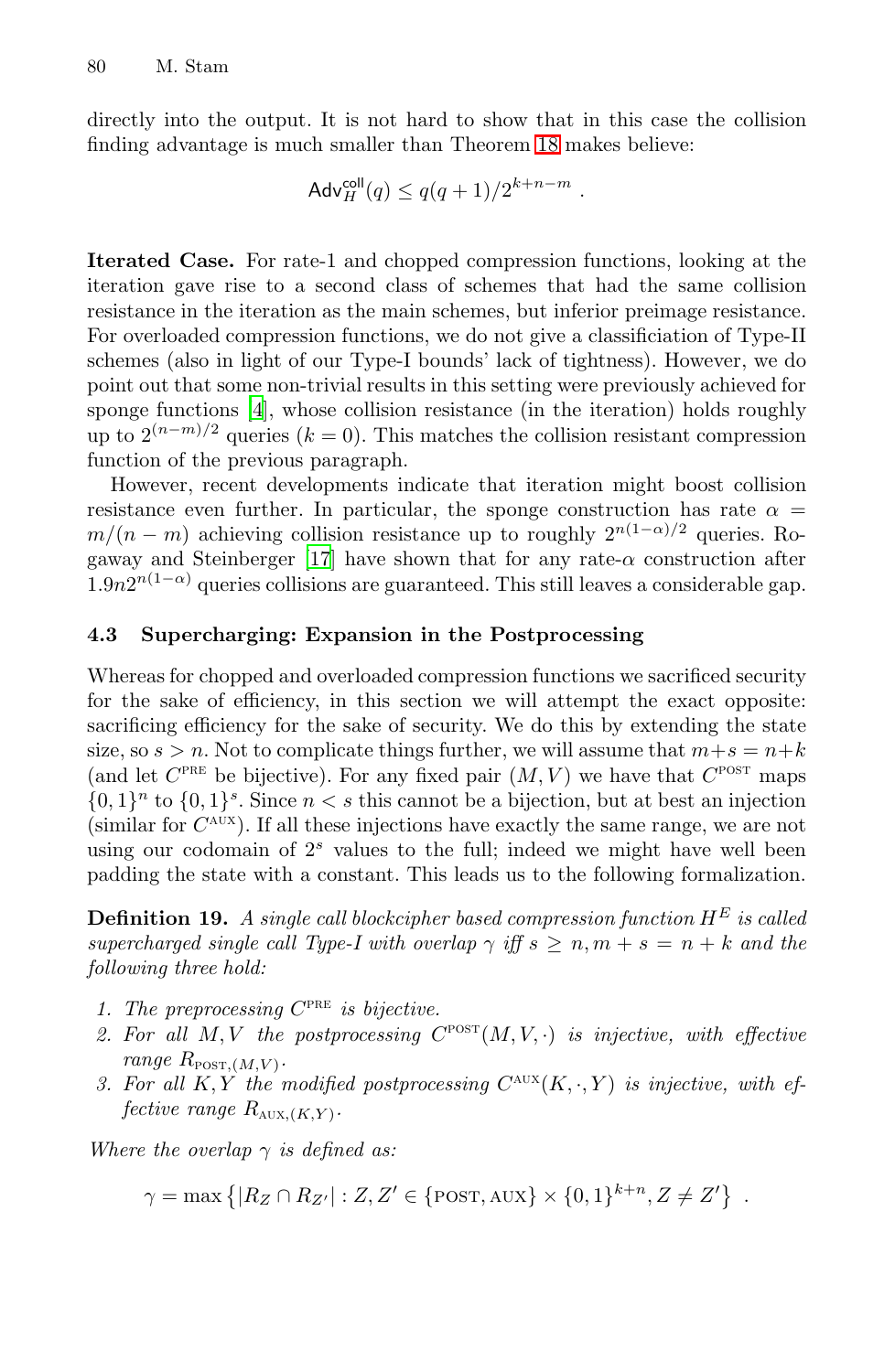**Theorem 20.** Let  $H^E$  be a supercharged single call Type-I compression function with overlap  $\gamma$ . Then the advantage of an adversary in finding a collision after  $q \leq 2^{n-1}$  queries can be upper bounded by

$$
\mathsf{Adv}^{\mathsf{coll}}_H(q) \leq q\kappa/2^{n-1} + 2^{m+s+1}\left(\frac{e\gamma q}{(\kappa-1)2^{n-1}}\right)^{\kappa-1}
$$

for arbitrary positive integer  $\kappa > q\gamma/2^{n-1}$ .

**Corollary 21.** Let  $H^E$  be a supercharged single call Type-I compression function with overlap  $\gamma$ . Then for  $q < 2^{n-1}/\gamma^{\frac{1}{2}}$  the probability of finding a collision can be upper bounded by

$$
Adv_H^{\text{coll}}(q) \le 2 \max(2e\gamma^{\frac{1}{2}}, m + n + s + 2)q/2^n.
$$

In practice this means that we get good securit[y up](#page-16-10) to q of order  $2^n/\gamma^{\frac{1}{2}}$ . Stam [18] suggests that finding collisions can be expected after  $2^{(n+k-m)/2}$  queries. Since  $n + k = m + s$  this neatly corresponds to  $2^{s/2}$ , in other words optimal collision resistant compression functions of this type might actually exist. Note that the rate is lower than before, arguably  $m/n$ . As we show in Lemma 22, the best we can hope for is  $\gamma$  of order  $2^{2n-s}$ , giving collision resistance up to  $2^{s/2}$  queries. Whether for all relevant settings of  $n, s, k$ , and  $m$  there exists a postprocessing  $C^{\text{POST}}$  with overlap  $\gamma$  close to  $2^{2n-s}$  is an open proble[m.](#page-16-10) Below we give two examples where it does though, based on an earlier construction [18].

**Lemma 22.** Let  $H^E$  be a supercharged single call Type-I compression function then overlap

$$
\gamma \ge \frac{2(2^{2n+m} - 2^n)}{2^{s+m} - 1} \quad (\approx 2^{2n-s+1}).
$$

**Example I: A Double-Length Construction.** We recall the construction [18] for a double length compression function based on a single ideal  $3n$ -to-n compression function F. Split the 2n-bit state V in two equally sized parts  $V_1$  and  $V_2$ . Then given an *n*-bit message block  $M$ , compression proceeds as follows:

- 1. Compute  $Y \leftarrow F(M, V_1, V_2)$ .
- 2. Output  $(W_1, W_2) \leftarrow (Y, V_2Y^2 + V_1Y + M).$

where the polynomial evaluation is over  $\mathbb{F}_{2^n}$ . Originally only a proof of collision resistance against non-adaptive adversaries was given, based on random functions instead of random permutations (so in particular an adversary would not have access to an inversion oracle). We would like to port the scheme to the ideal cipher model, based on a blockcipher with  $k = 2n$ .

- 1. Set  $K \leftarrow (V_1, V_2)$  and  $X \leftarrow M$ .
- 2. Compute  $Y \leftarrow E(K, X)$ .
- 3. Compute  $W_1 \leftarrow Y + M$  and  $W_2 \leftarrow MW_1^2 + V_1W_1 + V_2$ ; output  $(W_1, W_2)$ .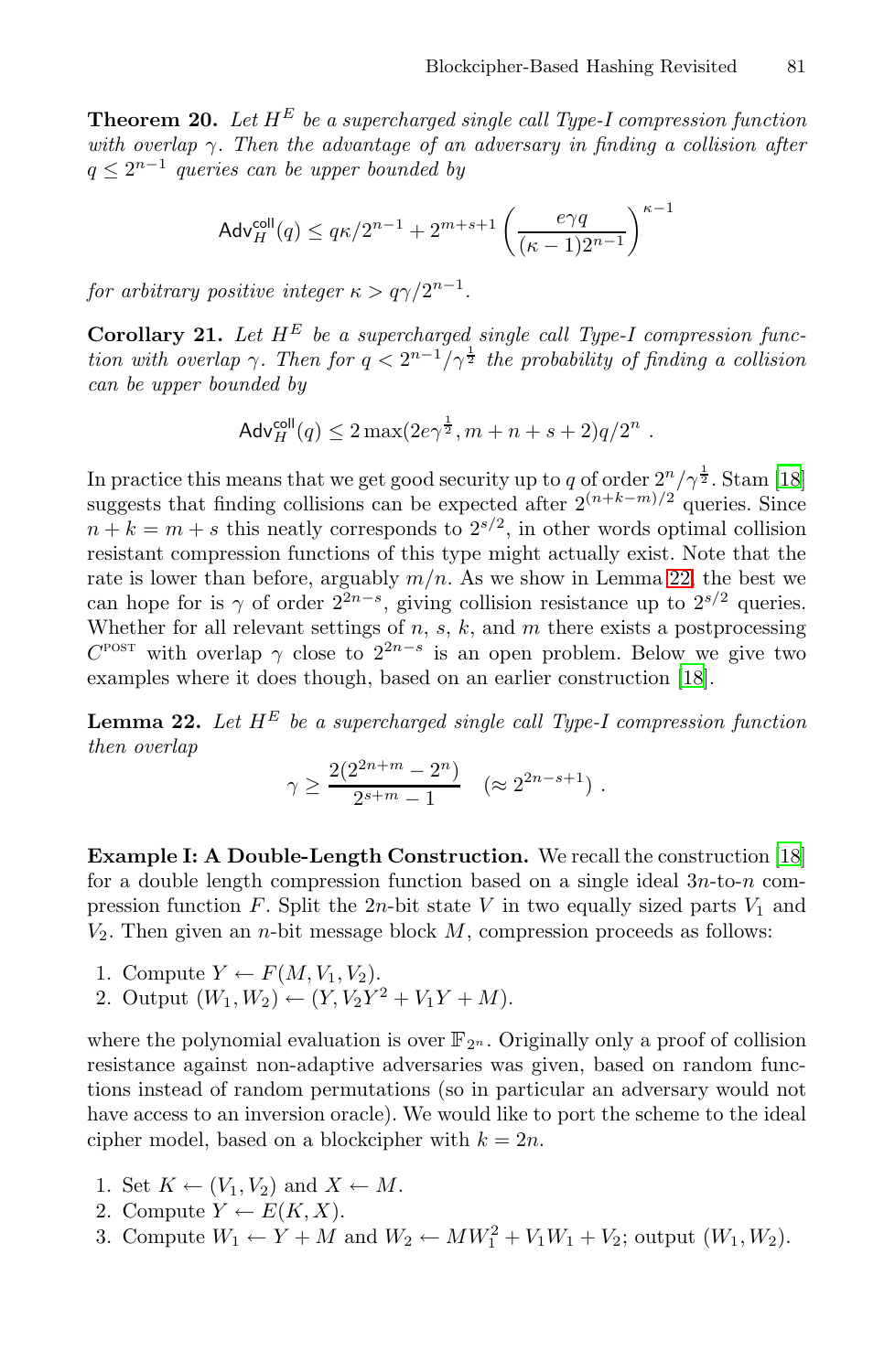## **Lemma 23.** For the compression function above,  $\gamma = 3$ .

*Proof.* To determine the overlap  $\gamma$  it helps to first write down the effective ranges  $R_{\text{POST.}(M,V)}$  and  $R_{\text{AUX.}(K,Y)}$  explicitly. It is easy to see that

$$
R_{\text{POST}, (M, V_1, V_2)} = \{(W, MW^2 + V_1W + V_2)|W \in \{0, 1\}^n\}
$$

and with a little bit more effort, using that  $M = Y + W$  and  $(K_1, K_2) = (V_1, V_2)$ ,

$$
R_{\text{AUX}, (K_1, K_2, Y)} = \left\{ (W, W^3 + YW^2 + K_1W + K_2) | W \in \{0, 1\}^n \right\}.
$$

As a result, for  $(W_1, W_2)$  to be in the intersection of  $R_Z$  and  $R_{Z'}$ , we require  $W_1$ to be a root of the difference of the two polynomials that define  $W_2$  for  $Z$  resp.  $Z'$ . It can be readily verified that  $Z \neq Z'$  implies the relevant two polynomials are distinct as well, and the resulting difference is a non-zero polynomial of degree at most three. It will therefore have at most three roots over  $\mathbb{F}_{2^n}$ .

**Corollary 24.** For the compression function above, for  $q \leq 2^{n-\frac{3}{2}}$ .

$$
\mathsf{Adv}_{H}^{\mathsf{coll}}(q) \le (n+\frac{1}{2})q/2^{n-3}.
$$

Curiously, if we would change the computation of  $W_2$  even slightly, for instance  $W_2 \leftarrow V_2 W_1^2 + V_1 W_1 + M$ , the impact on the overlap  $\gamma$  is dramatic. Suddenly  $R_{\text{AUX},(K_1,K_2,Y)} = \{W, K_2W^2 + (K_1 + 1)W + Y|W \in \{0,1\}^n\}$  and consequently  $R_{\text{AUX},(V_1+1,V_2,M)} = R_{\text{POST},(V_1,V_2,M)}$ , so that  $\gamma = 2^n$ . As a result, Theorem 20 can only be used to guarantee collision resistance up to roughly  $2^{n/2}$  queries.

We note that like the original [18], our double length construction has some obvious shortcomings (see the full version [19] for more details).

**Example II: An Intermediate Construction.** We conclude with a construction based on a  $3n/2$  bit state (split into three parts of  $n/2$  bits each), that compresses  $n/2$  message bits.

1.  $X \leftarrow (M, V_1), K \leftarrow (V_2, V_3);$ 2.  $Y \leftarrow E(K, X);$ 3.  $W_1 \leftarrow Y_1 + M, W_2 \leftarrow Y_2 + V_1$ , and  $W_3 \leftarrow MW_1^3 + V_1W_1^2 + V_2W_1 + V_3$ .

**Lemma 25.** For the compression function above,  $\gamma = 2^{2+n/2}$ .

**Corollary 26.** For the compression function above and all  $q < 2^{3n/4-2}$ 

$$
\mathsf{Adv}_{H}^{\mathsf{coll}}(q) \leq eq/2^{3n/4-3}.
$$

## **Acknowledgements**

The author would like to thank John Black, Phil Rogaway and Onur Özen for useful ideas on the presentation; Elena Andreeva, Lars Knudsen and the anonymous FSE'09 referees for pointing out certain problems with preimage resistance; and Tom Shrimpton for great advice for the duration of the project.